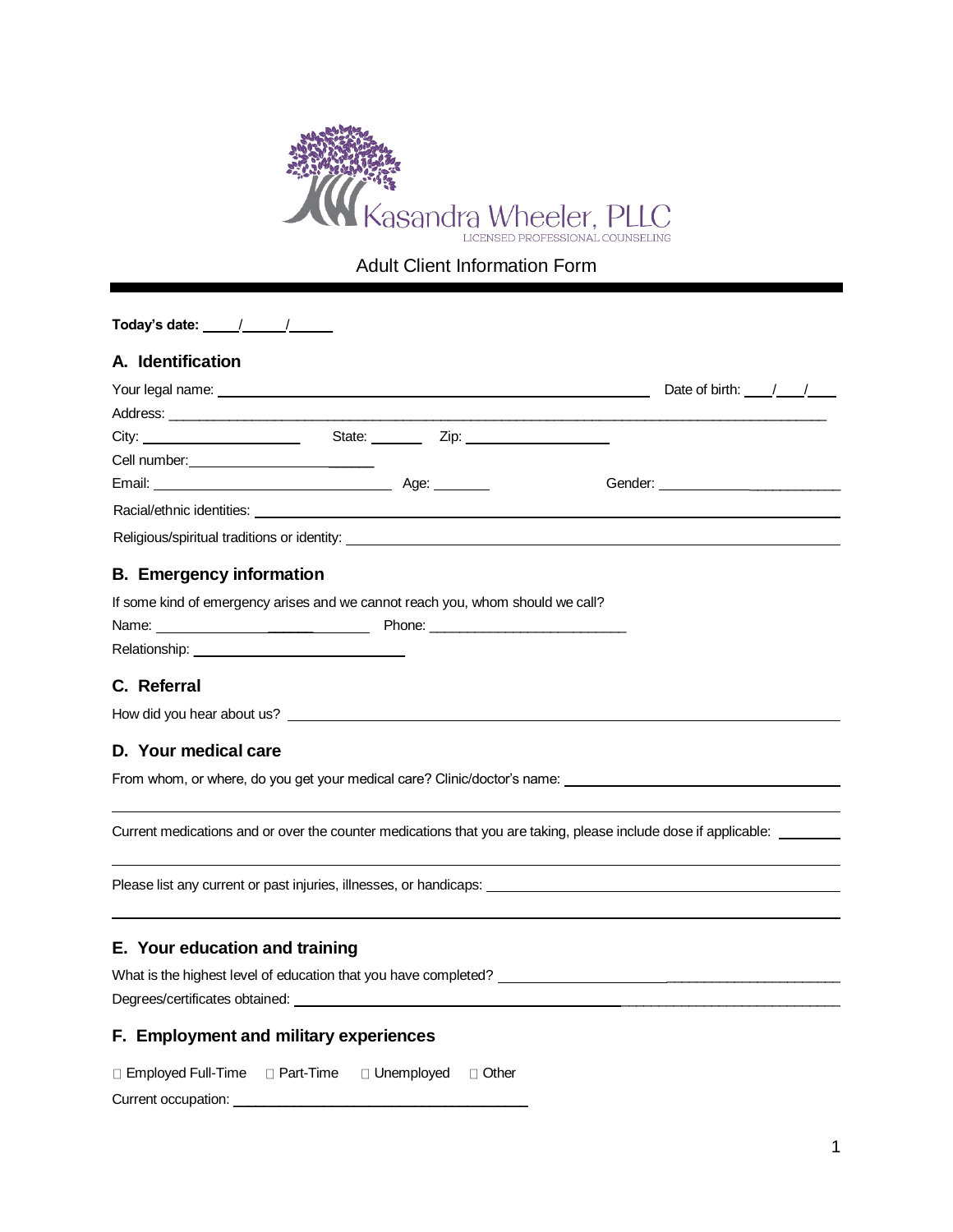| G. Marital/couple status                                                                                                                                                                                                       |  |  |  |  |  |  |
|--------------------------------------------------------------------------------------------------------------------------------------------------------------------------------------------------------------------------------|--|--|--|--|--|--|
| □ Single □ Married: ___ (years) □ Divorced: _____(years) □ Cohabitating: _____(years)<br>□ Separated: ______(years) □ Widowed: _____(years)                                                                                    |  |  |  |  |  |  |
| H. Custody/legal issues                                                                                                                                                                                                        |  |  |  |  |  |  |
| Please list any custody or legal issues that you are currently involved in: ________________________                                                                                                                           |  |  |  |  |  |  |
|                                                                                                                                                                                                                                |  |  |  |  |  |  |
| I. Substance abuse                                                                                                                                                                                                             |  |  |  |  |  |  |
|                                                                                                                                                                                                                                |  |  |  |  |  |  |
| Please identify any substances you currently use: Network and the state of the state of the state of the state of the state of the state of the state of the state of the state of the state of the state of the state of the  |  |  |  |  |  |  |
|                                                                                                                                                                                                                                |  |  |  |  |  |  |
|                                                                                                                                                                                                                                |  |  |  |  |  |  |
| Have you ever been in substance abuse counseling in the past: Name of the state of the state of the state of the state of the state of the state of the state of the state of the state of the state of the state of the state |  |  |  |  |  |  |

\_\_\_\_\_\_\_\_\_\_\_\_\_\_\_\_\_\_\_\_\_\_\_\_\_\_\_\_\_\_\_\_\_\_\_\_\_\_\_\_\_\_\_\_\_\_\_\_\_\_\_\_\_\_\_\_\_\_\_\_\_\_\_\_\_\_\_\_\_\_\_\_\_\_\_\_\_\_\_\_\_\_\_\_\_\_\_\_\_\_\_\_\_\_\_\_

 $\_$  ,  $\_$  ,  $\_$  ,  $\_$  ,  $\_$  ,  $\_$  ,  $\_$  ,  $\_$  ,  $\_$  ,  $\_$  ,  $\_$  ,  $\_$  ,  $\_$  ,  $\_$  ,  $\_$  ,  $\_$  ,  $\_$  ,  $\_$  ,  $\_$  ,  $\_$  ,  $\_$  ,  $\_$  ,  $\_$  ,  $\_$  ,  $\_$  ,  $\_$  ,  $\_$  ,  $\_$  ,  $\_$  ,  $\_$  ,  $\_$  ,  $\_$  ,  $\_$  ,  $\_$  ,  $\_$  ,  $\_$  ,  $\_$  ,

## **J. Mental health history**

Have you ever engaged in mental health treatment in the past, if so when:

Have you ever been hospitalized for psychiatric treatment ❑ Yes ❑ No